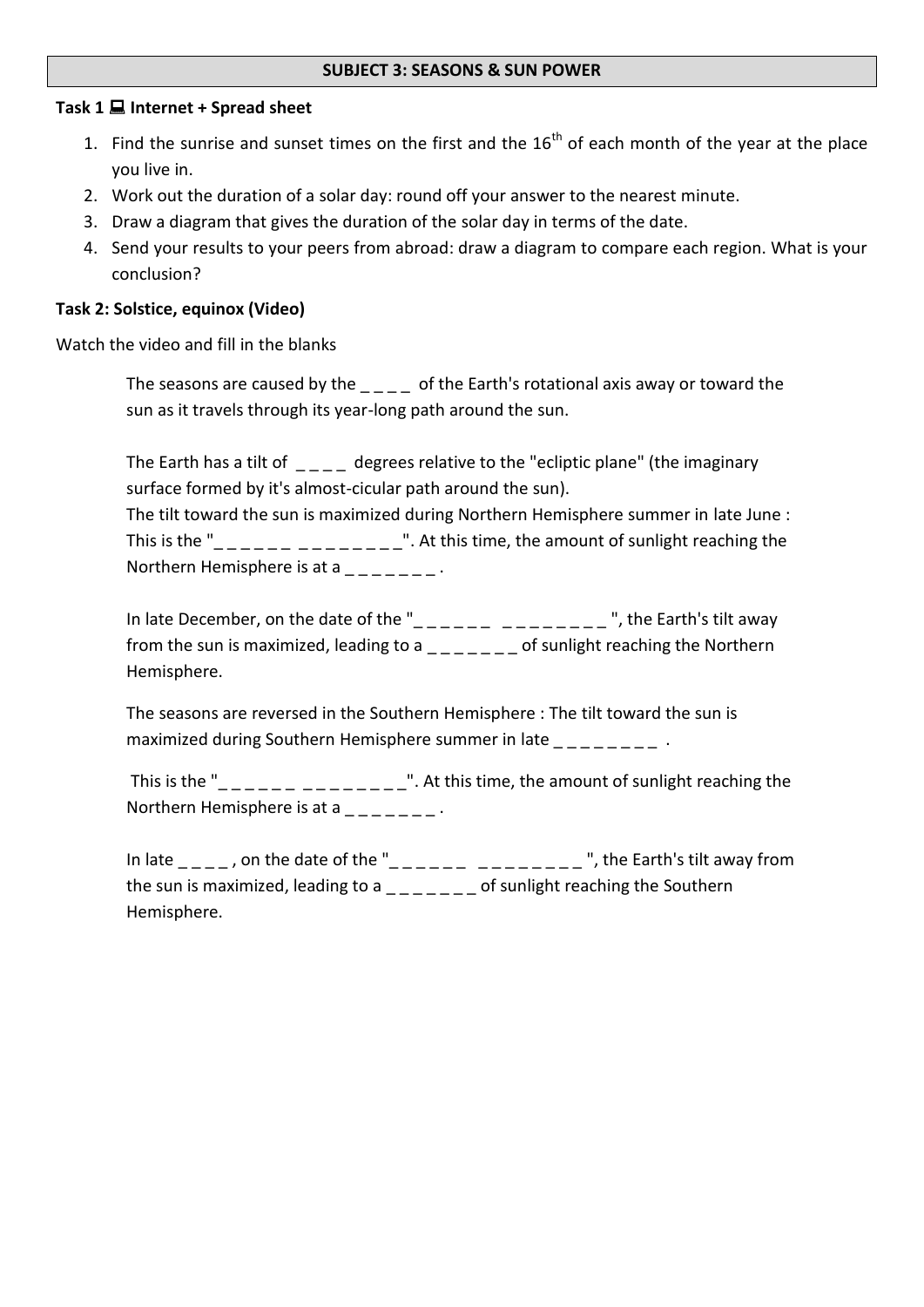#### **Task 3 Match the words with their definitions:**

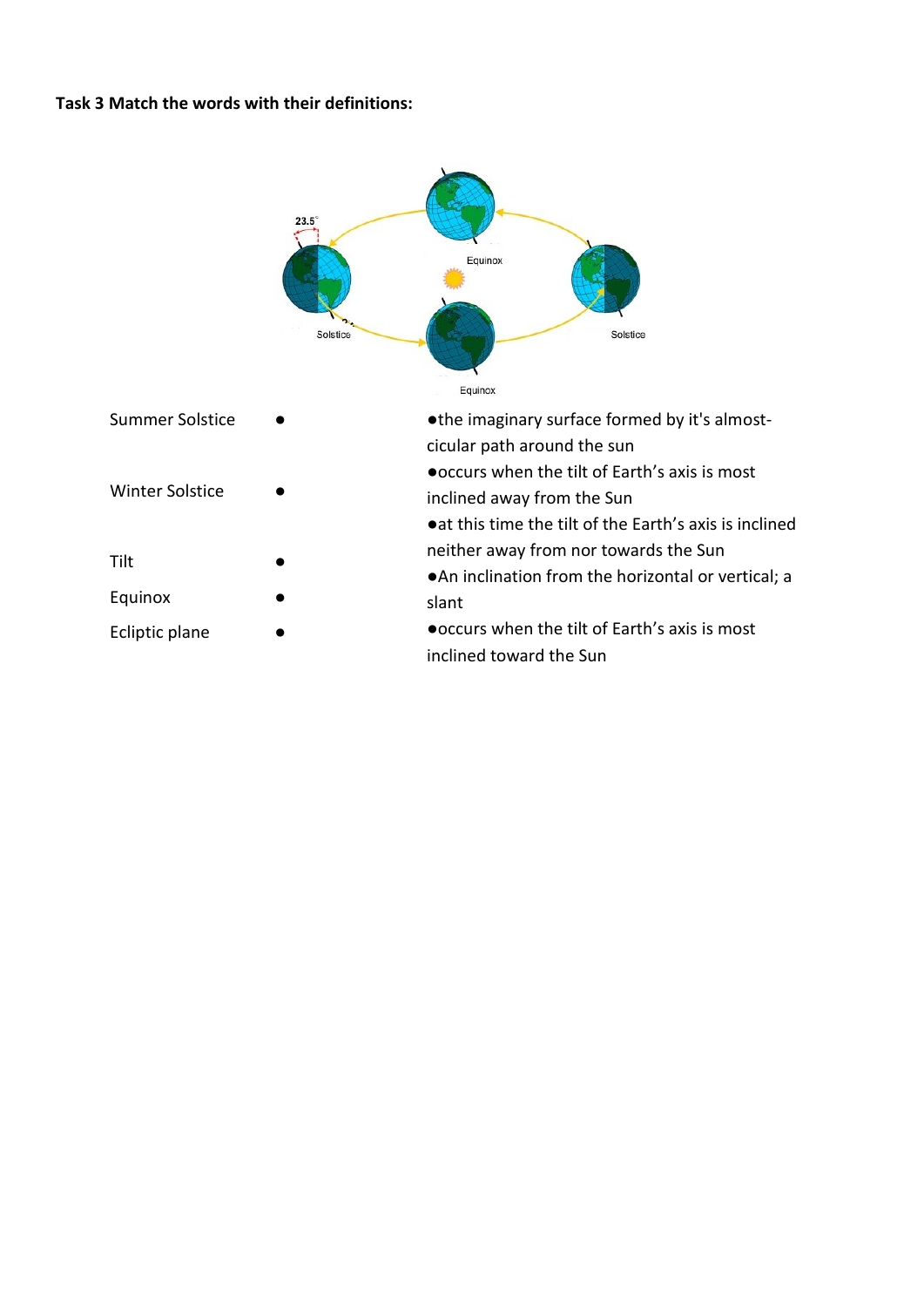# **Task 4: The Sun's height at noon (/2)**

The aim of the following problem is to compute the height of the Sun above the horizon at noon at the summer solstice, then at the winter solstice.

We'll consider the Earth's orbit is a circle, and its axial tilt is approximately 23.5°.

### Summer solstice at solar noon in Reunion (21.5°S)

Below, the bold line represents a sunbeam. We assume it is solar midday in Reunion. [Mz) is vertical with respect to the horizon and [Mx) shows horizon North.



- 1. Determine the angle that horizon North makes with the sun's direction  $\widehat{xMS}$ , which is called sun's height.
- 2. Find the relationship between the sun's height h and the latitude ϕ.

At the winter solstice solar noon in Reunion (21.5°S)

Repeat the process for winter solstice.